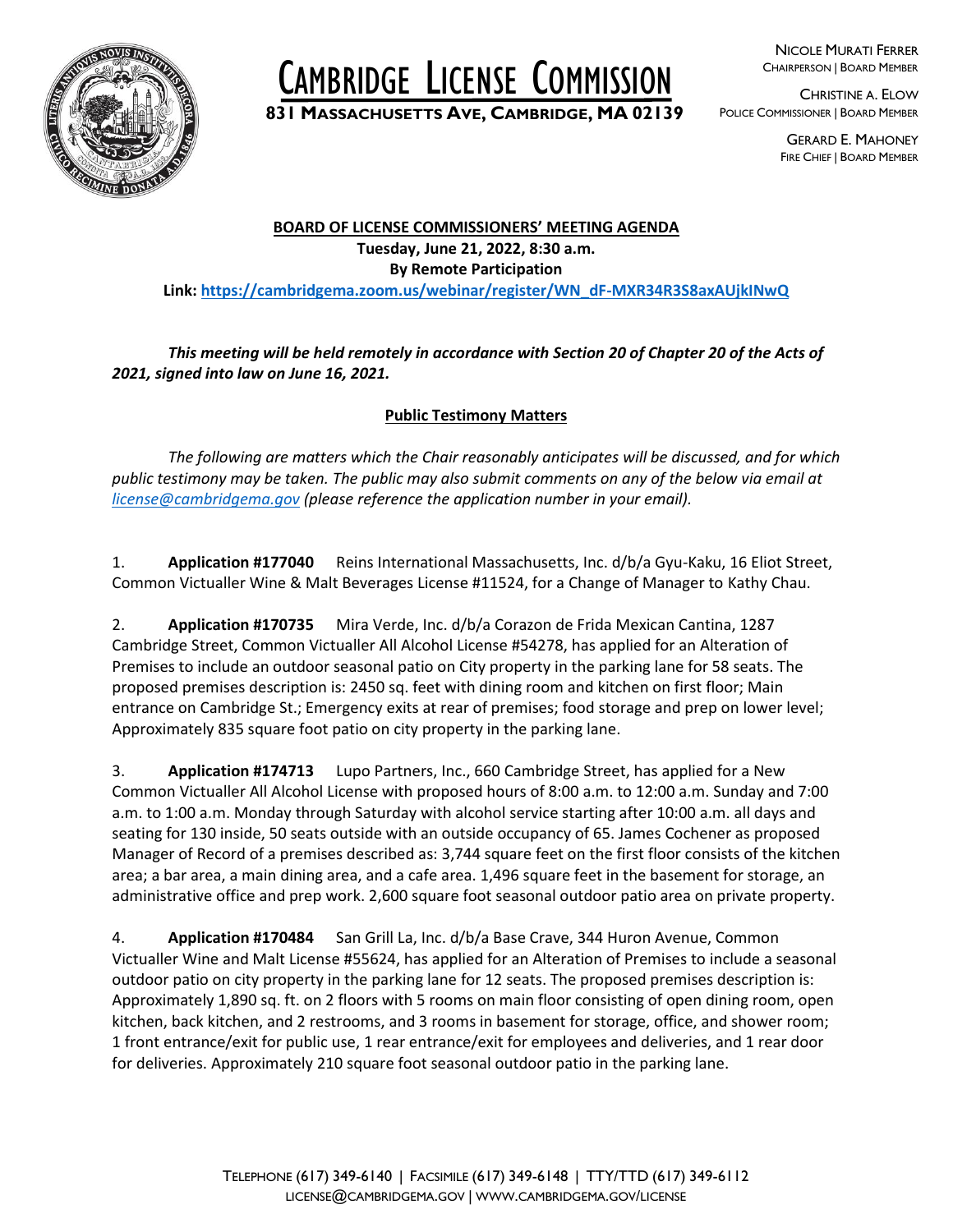5. **Application #165782** Dip Dog, Inc. d/b/a Vincent's, 233 Cardinal Medeiros Avenue, Common Victualler All Alcohol License #11386, has applied for an Alteration of Premises to include an outdoor seasonal patio on the public way in the parking lane for 16 seats and remove the previously approved patio on the city sidewalk. The proposed premises description is: 1,600 SF on the first floor with 1 entrance and 2 exits, 2 dining rooms, bar, kitchen, and bathrooms. 800 SF in basement. 152 square foot seasonal patio on public property in the parking lane.

6. **Disciplinary** Republic Services, holder of Solid Waste Hauler Permit #14078, for alleged violations of Cambridge Municipal Code 8.16.080(e) – Loading and Unloading on, June 2, 2022 at approximately 5:30 a.m. and June 9, 2022 at approximately 5:50 a.m., both in the vicinity of 80 Trowbridge Street.

7. **Disciplinary** Harvard University Facilities and Maintenance Operations, holder of Leaf Blower Permit #10675, for alleged violation of Cambridge Municipal Code 8.16.081.2(e) – Noise emissions limited to 65 dBA, on May 25, 2022 at approximately 10:55 a.m. in the vicinity of 1651 Massachusetts Avenue.

8. **Disciplinary** PIDC Construction for allegedly working outside of the allowable hours for construction activity, in violation of Cambridge Municipal Code 8.16.080(f) on June 2, 2022 at approximately 9:24 p.m., and June 6, 2022 at approximately 9:42 p.m., both in the vicinity of 150 Cambridgepark Drive.

## **Administrative Matters**

*All the below listed matters are considered and voted upon by the Board without public testimony at the meeting. Anyone wishing to comment on the below must send written comment to [license@cambridgema.gov,](mailto:license@cambridgema.gov) and identify by number the item on the agenda that it relates to. The Board may consider any statements received prior to the meeting.*

**9. Application #179252** Boston Barbecue Works LLC d/b/a Boston Barbecue has applied for an annual hawker/peddler license to sell barbecue and related items throughout the City of Cambridge. William Phillips as owner, manager, and operator. Truck last licensed with the City of Cambridge in 2019.

10. **Consideration of Meeting Minutes** June 9, 2022

11. **Statement of Reasons** Devonshire Restaurant Group, LLC d/b/a Drifter's Tale, 1281 Cambridge Street, Lic. #111632, heard and decided May 24 and May 31, 2022: alcohol license deemed expired, renewal rejected, or in the alternative the license was cancelled/revoked for failure to properly renew and/or follow Board's procedures, pursuant to G. L. c. 138, §§ 16A, 23, 64.

12. **Application #179929** James Dimauro on behalf of Danella Line Service for 6/24/22 – 6/25/22 (Alt. 6/28/22 – 6/29/22) at 538 Massachusetts Avenue, for an overnight shift from 7:00 p.m.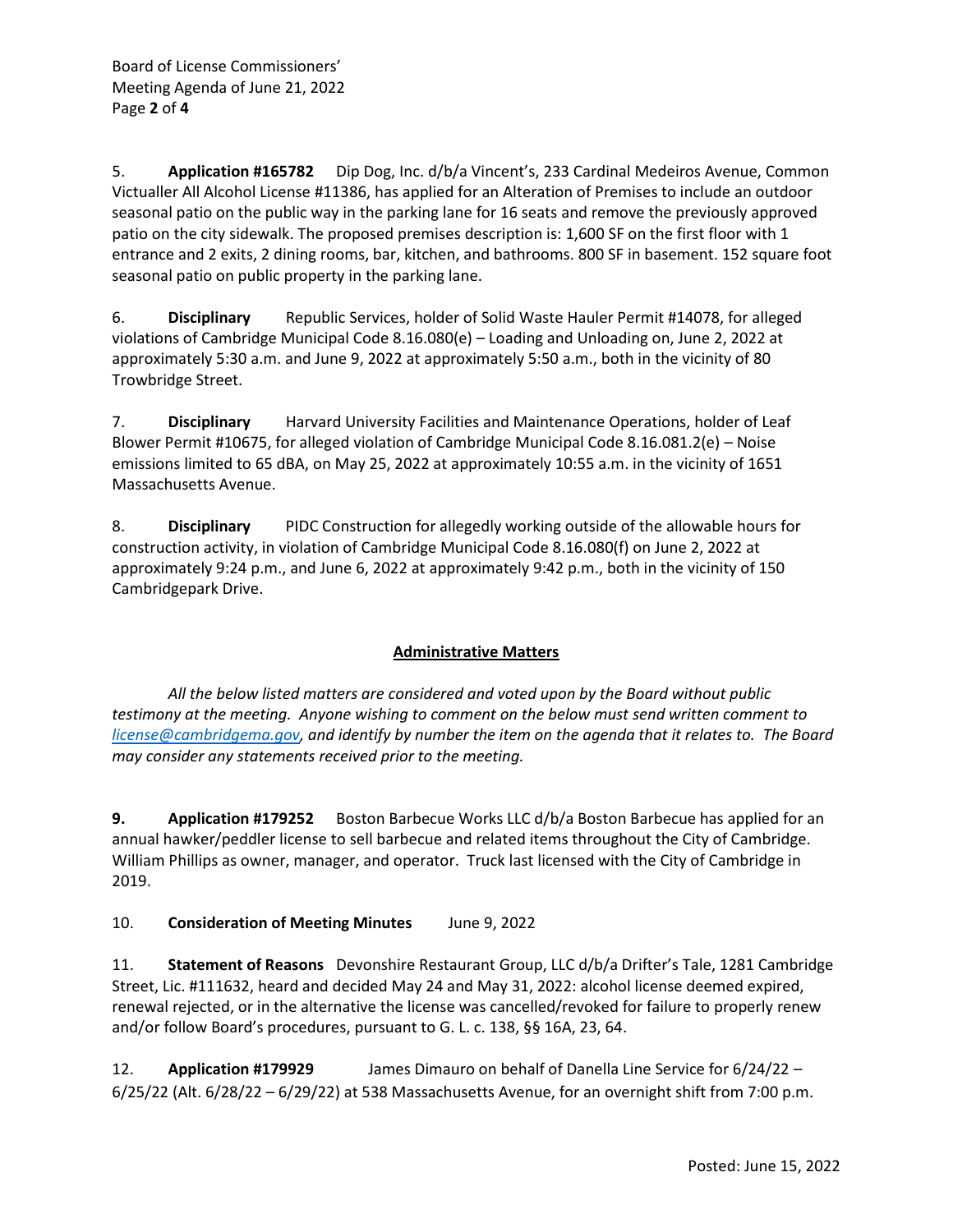Board of License Commissioners' Meeting Agenda of June 21, 2022 Page **3** of **4**

until 5:00 a.m. the following morning, for a dig to repair conduit using a vacuum truck, mini excavator, jackhammers, compactor, and support vehicles. The variance is being requested to minimize impacts to and from traffic.

### **One Day License Applications**

*The following are matters which the Chair reasonably anticipates will be discussed without accepting, soliciting, or taking public testimony at the hearing. Anyone wishing to be heard on the below should contact the Board at least 24 hours prior to the hearing and/or submit your statement in writing to [License@cambridgema.gov.](mailto:License@cambridgema.gov)*

13. **Application #179763** Maura Gould, on behalf of JCC of Greater Boston has applied for an entertainment license to be exercised at Danehy Park, 99 Sherman Street, on 8/11/22 from 5:00 p.m. – 7:30 p.m. for a family picnic with patrons dancing, recorded music and amplification system. Expected attendance – 100 people.

14. **Application #179424** Marietta Sbraccia has applied an all alcohol and entertainment license to be exercised at MIT, 134 Memorial Drive, on 7/1/22 from 4:00 p.m. – 10:00 p.m. for a fundraiser with patrons dancing, recorded music, dj and amplification system. Expected attendance – 100 people.

15. **Application #179267** Isabella Lolongo, on behalf of Nigh Shift Brewing has applied for a malt and wine license to be exercised at University Park, 65 Sidney Street, on 6/29, 7/13, 7/20, 7/27, 8/3, 8/10, 8/17, 8/24 and 8/31/22 from 4:00 p.m. – 9:00 p.m. for an outdoor beer garden. Expected attendance – 200 people.

16. **Application #179008** Matt Eshelman, on behalf of Night Shift Brewing has applied for a malt and wine license to be exercised at Henri A. Termeer Square, 675 West Kendall Street, on 7/1-7/3, 7/7- 7/10, 7/14-7/17, 7/21-7/24, 7/28-7/31, 8/4-8/7, 8/11-8/14, 8/18-8/20/22 from 12:00 p.m. – 9:00 p.m. for a beer garden. Expected attendance – 350 people.

17. **Application #179637** Ken Barrett-Sweet, on behalf of Harvard Arts Museums has applied for a wine license to be exercised at 32 Quincy Street, on 6/30/22 from 5:00 p.m. – 9:00 p.m. for a museum open house. Expected attendance – 1500 people.

18. **Application #179750** Liliana Jimenez, on behalf of Bachata Passion has applied for an entertainment license to be exercised at Cambridge Masonic Hall Association, 1950 Massachusetts Avenue, on 6/26/22 with rain date of 7/9/22 from 6:00 p.m. – 11:00 p.m. for a dance party with patrons dancing and dj. Expected attendance – 100 people.

19. **Application #180001** Lamplighter Brewing Co., LLC d/b/a Lamplighter Brewing, (11567) has applied for a malt license to be exercised at 320 Morgan Avenue, on 7/14/22 from 11:30 a.m. – 2:00 p.m. for a corporate picnic. Expected attendance – 400 people.